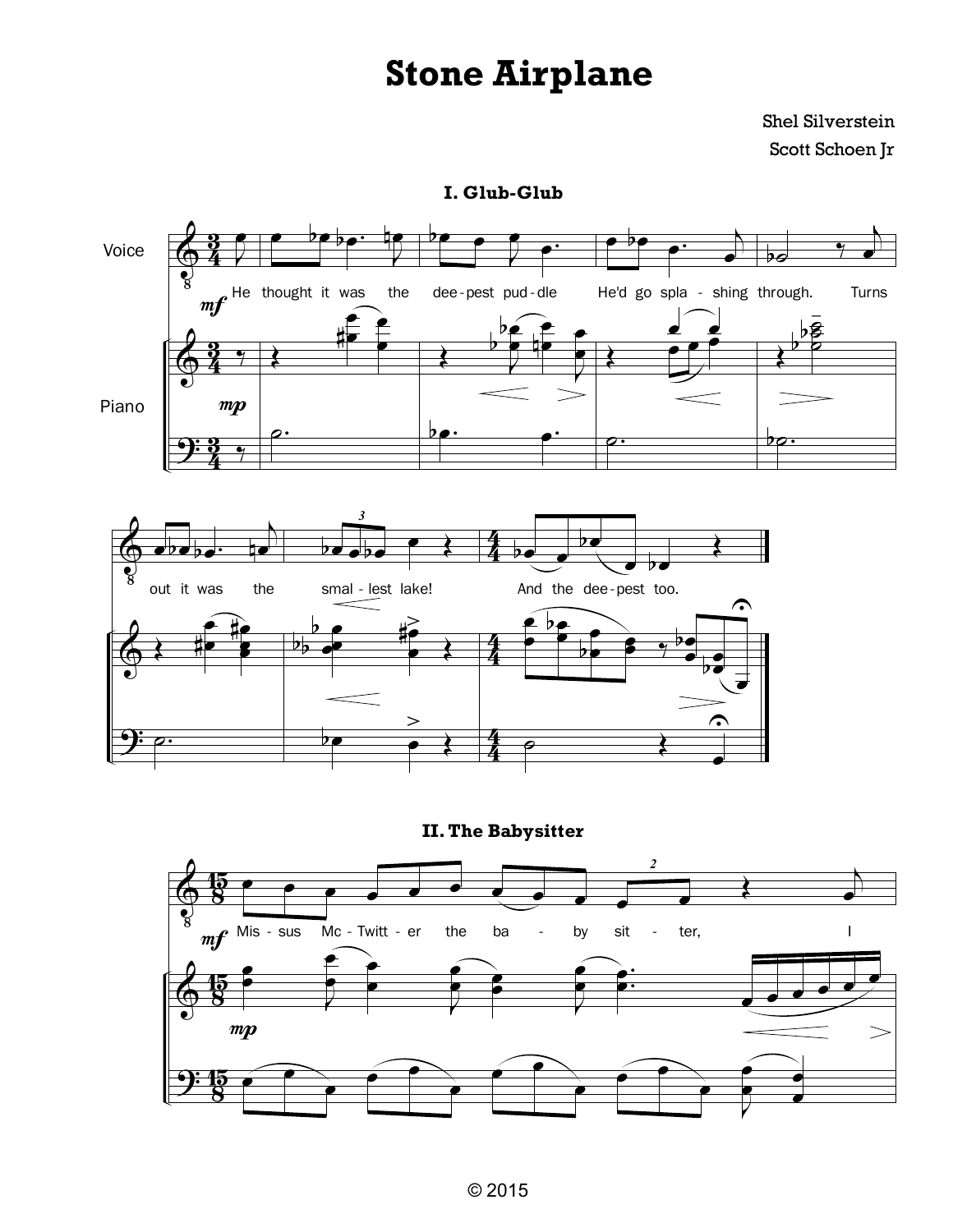



**III. Anteater**

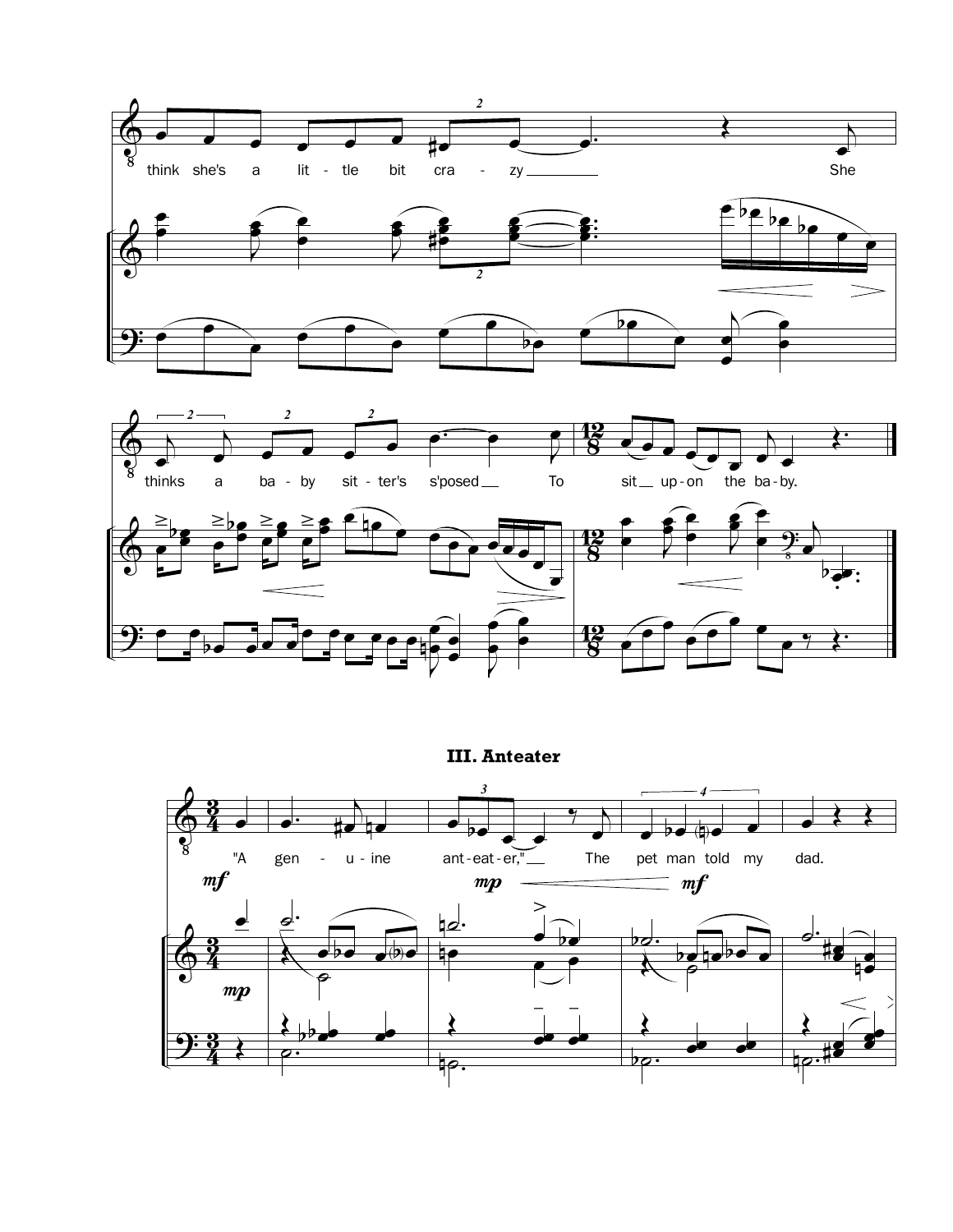